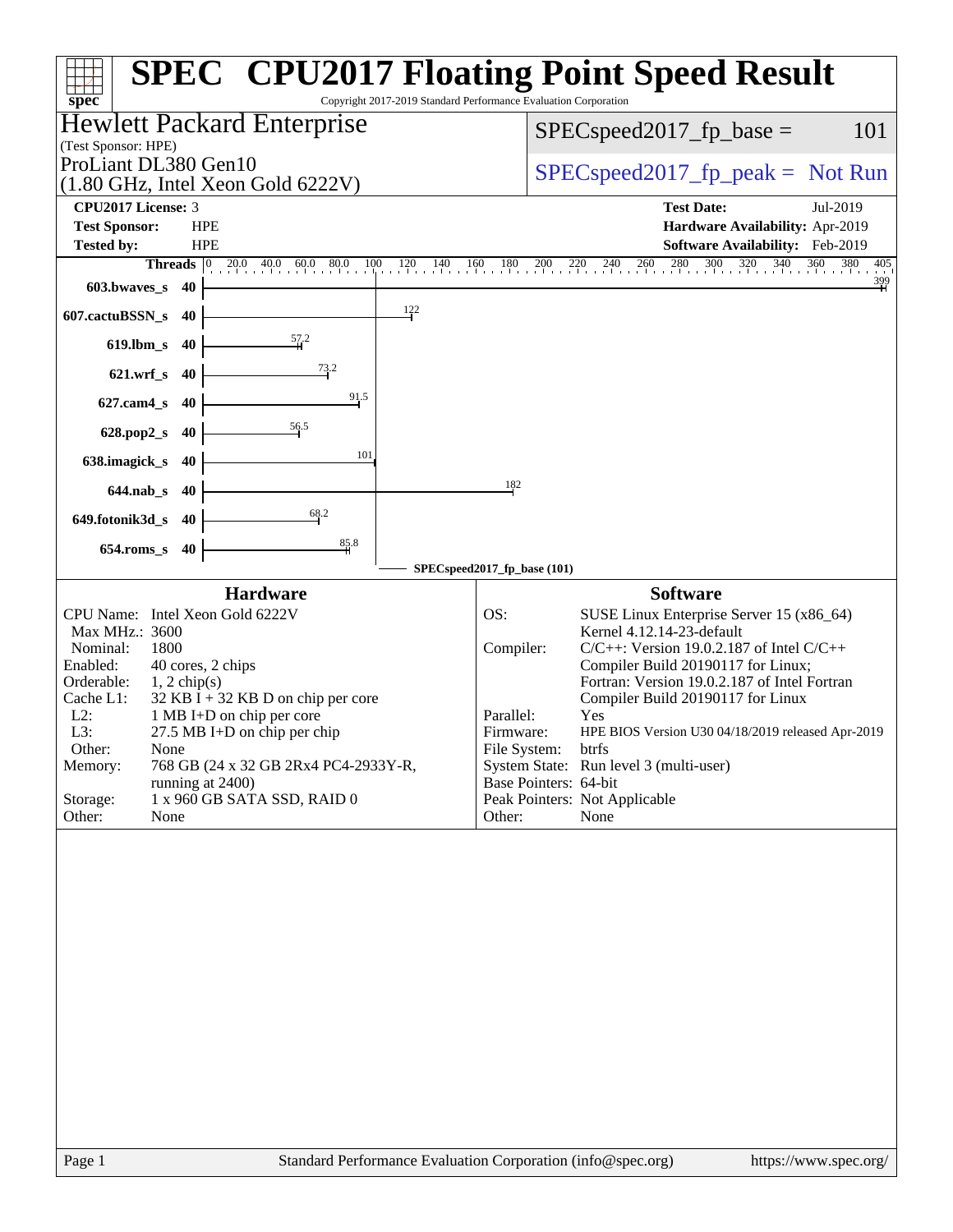# **[SPEC CPU2017 Floating Point Speed Result](http://www.spec.org/auto/cpu2017/Docs/result-fields.html#SPECCPU2017FloatingPointSpeedResult)**

Copyright 2017-2019 Standard Performance Evaluation Corporation

### Hewlett Packard Enterprise

(Test Sponsor: HPE)

**[spec](http://www.spec.org/)**

(1.80 GHz, Intel Xeon Gold 6222V)

 $SPEC speed2017_f p\_base = 101$ 

## ProLiant DL380 Gen10  $SPEC speed2017$  fp\_peak = Not Run

**[CPU2017 License:](http://www.spec.org/auto/cpu2017/Docs/result-fields.html#CPU2017License)** 3 **[Test Date:](http://www.spec.org/auto/cpu2017/Docs/result-fields.html#TestDate)** Jul-2019 **[Test Sponsor:](http://www.spec.org/auto/cpu2017/Docs/result-fields.html#TestSponsor)** HPE **[Hardware Availability:](http://www.spec.org/auto/cpu2017/Docs/result-fields.html#HardwareAvailability)** Apr-2019 **[Tested by:](http://www.spec.org/auto/cpu2017/Docs/result-fields.html#Testedby)** HPE **[Software Availability:](http://www.spec.org/auto/cpu2017/Docs/result-fields.html#SoftwareAvailability)** Feb-2019

#### **[Results Table](http://www.spec.org/auto/cpu2017/Docs/result-fields.html#ResultsTable)**

|                                    | <b>Base</b>                                                                                             |                |            |                |       | <b>Peak</b>    |            |                |                |              |                |              |                |              |
|------------------------------------|---------------------------------------------------------------------------------------------------------|----------------|------------|----------------|-------|----------------|------------|----------------|----------------|--------------|----------------|--------------|----------------|--------------|
| <b>Benchmark</b>                   | <b>Threads</b>                                                                                          | <b>Seconds</b> | Ratio      | <b>Seconds</b> | Ratio | <b>Seconds</b> | Ratio      | <b>Threads</b> | <b>Seconds</b> | <b>Ratio</b> | <b>Seconds</b> | <b>Ratio</b> | <b>Seconds</b> | <b>Ratio</b> |
| $603.bwaves$ s                     | 40                                                                                                      | 148            | <u>399</u> | 147            | 401   | 148            | 398        |                |                |              |                |              |                |              |
| 607.cactuBSSN s                    | 40                                                                                                      | 136            | 123        | 137            | 122   | 136            | <u>122</u> |                |                |              |                |              |                |              |
| $619.1$ bm s                       | 40                                                                                                      | 90.5           | 57.9       | 91.5           | 57.2  | 94.1           | 55.6       |                |                |              |                |              |                |              |
| $621$ .wrf s                       | 40                                                                                                      | 180            | 73.5       | <u> 181</u>    | 73.2  | 181            | 73.1       |                |                |              |                |              |                |              |
| $627$ .cam4 s                      | 40                                                                                                      | 96.5           | 91.8       | 96.9           | 91.5  | 96.9           | 91.4       |                |                |              |                |              |                |              |
| $628.pop2_s$                       | 40                                                                                                      | 211            | 56.2       | 210            | 56.5  | 209            | 56.7       |                |                |              |                |              |                |              |
| 638.imagick_s                      | 40                                                                                                      | 143            | 101        | 143            | 101   | 143            | <b>101</b> |                |                |              |                |              |                |              |
| $644$ .nab s                       | 40                                                                                                      | 95.9           | 182        | 96.0           | 182   | 95.9           | 182        |                |                |              |                |              |                |              |
| 649.fotonik3d s                    | 40                                                                                                      | 134            | 68.2       | 135            | 67.7  | 134            | 68.2       |                |                |              |                |              |                |              |
| $654$ .roms s                      | 40                                                                                                      | 187            | 84.2       | 183            | 86.0  | 184            | 85.8       |                |                |              |                |              |                |              |
| $SPEC speed2017_fp\_base =$<br>101 |                                                                                                         |                |            |                |       |                |            |                |                |              |                |              |                |              |
|                                    | $CDFC_{\alpha n}$ $\alpha$ $\beta$ $\gamma$ $\beta$ $\gamma$ $\beta$ $\gamma$ $\alpha$ $\beta$ $\gamma$ |                | $N \sim 1$ |                |       |                |            |                |                |              |                |              |                |              |

**[SPECspeed2017\\_fp\\_peak =](http://www.spec.org/auto/cpu2017/Docs/result-fields.html#SPECspeed2017fppeak) Not Run**

Results appear in the [order in which they were run.](http://www.spec.org/auto/cpu2017/Docs/result-fields.html#RunOrder) Bold underlined text [indicates a median measurement](http://www.spec.org/auto/cpu2017/Docs/result-fields.html#Median).

#### **[Operating System Notes](http://www.spec.org/auto/cpu2017/Docs/result-fields.html#OperatingSystemNotes)**

 Stack size set to unlimited using "ulimit -s unlimited" Transparent Huge Pages enabled by default Prior to runcpu invocation Filesystem page cache synced and cleared with: sync; echo 3> /proc/sys/vm/drop\_caches

#### **[General Notes](http://www.spec.org/auto/cpu2017/Docs/result-fields.html#GeneralNotes)**

Environment variables set by runcpu before the start of the run:  $KMP$  AFFINITY = "granularity=fine, scatter" LD\_LIBRARY\_PATH = "/home/cpu2017/lib/ia32:/home/cpu2017/lib/intel64" OMP\_STACKSIZE = "192M"

 Binaries compiled on a system with 1x Intel Core i9-7900X CPU + 32GB RAM memory using Redhat Enterprise Linux 7.5 NA: The test sponsor attests, as of date of publication, that CVE-2017-5754 (Meltdown) is mitigated in the system as tested and documented. Yes: The test sponsor attests, as of date of publication, that CVE-2017-5753 (Spectre variant 1) is mitigated in the system as tested and documented. Yes: The test sponsor attests, as of date of publication, that CVE-2017-5715 (Spectre variant 2) is mitigated in the system as tested and documented.

#### **[Platform Notes](http://www.spec.org/auto/cpu2017/Docs/result-fields.html#PlatformNotes)**

BIOS Configuration: Hyper-Threading set to Disabled Thermal Configuration set to Maximum Cooling

**(Continued on next page)**

Page 2 Standard Performance Evaluation Corporation [\(info@spec.org\)](mailto:info@spec.org) <https://www.spec.org/>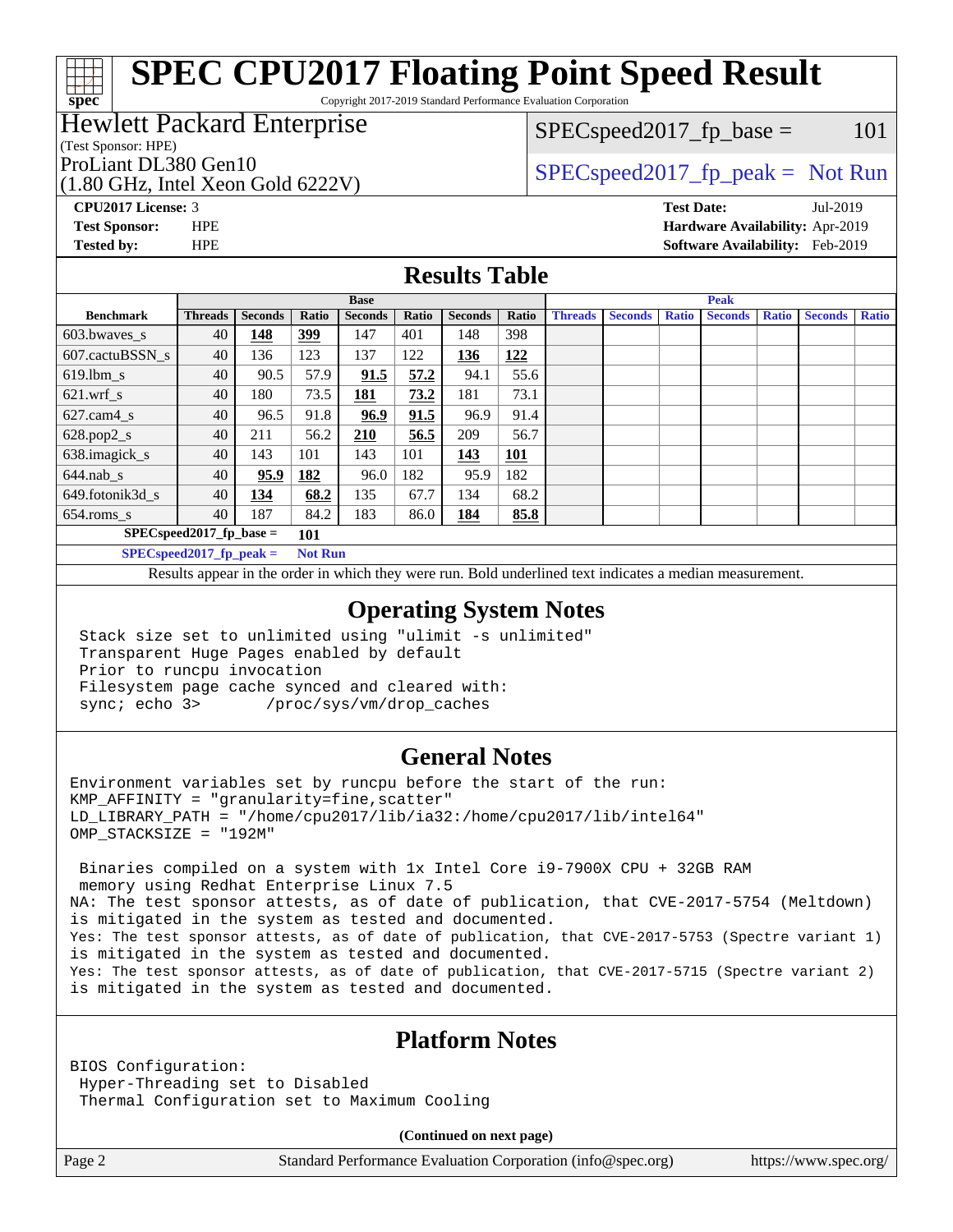# **[SPEC CPU2017 Floating Point Speed Result](http://www.spec.org/auto/cpu2017/Docs/result-fields.html#SPECCPU2017FloatingPointSpeedResult)**

Copyright 2017-2019 Standard Performance Evaluation Corporation

### Hewlett Packard Enterprise

 $SPEC speed2017<sub>fp</sub> base = 101$ 

#### (Test Sponsor: HPE)

(1.80 GHz, Intel Xeon Gold 6222V)

ProLiant DL380 Gen10  $SPEC speed2017$  [p\_peak = Not Run

**[spec](http://www.spec.org/)**

**[CPU2017 License:](http://www.spec.org/auto/cpu2017/Docs/result-fields.html#CPU2017License)** 3 **[Test Date:](http://www.spec.org/auto/cpu2017/Docs/result-fields.html#TestDate)** Jul-2019 **[Test Sponsor:](http://www.spec.org/auto/cpu2017/Docs/result-fields.html#TestSponsor)** HPE **[Hardware Availability:](http://www.spec.org/auto/cpu2017/Docs/result-fields.html#HardwareAvailability)** Apr-2019 **[Tested by:](http://www.spec.org/auto/cpu2017/Docs/result-fields.html#Testedby)** HPE **[Software Availability:](http://www.spec.org/auto/cpu2017/Docs/result-fields.html#SoftwareAvailability)** Feb-2019

#### **[Platform Notes \(Continued\)](http://www.spec.org/auto/cpu2017/Docs/result-fields.html#PlatformNotes)**

Page 3 Standard Performance Evaluation Corporation [\(info@spec.org\)](mailto:info@spec.org) <https://www.spec.org/> Memory Patrol Scrubbing set to Disabled LLC Prefetch set to Enabled LLC Dead Line Allocation set to Disabled Enhanced Processor Performance set to Enabled Workload Profile set to General Peak Frequency Compute Energy/Performance Bias set to Balanced Power Workload Profile set to Custom Numa Group Size Optimization set to Flat Sysinfo program /home/cpu2017/bin/sysinfo Rev: r5974 of 2018-05-19 9bcde8f2999c33d61f64985e45859ea9 running on dl380-clx-sles15hs Mon Jul 22 17:36:30 2019 SUT (System Under Test) info as seen by some common utilities. For more information on this section, see <https://www.spec.org/cpu2017/Docs/config.html#sysinfo> From /proc/cpuinfo model name : Intel(R) Xeon(R) Gold 6222V CPU @ 1.80GHz 2 "physical id"s (chips) 40 "processors" cores, siblings (Caution: counting these is hw and system dependent. The following excerpts from /proc/cpuinfo might not be reliable. Use with caution.) cpu cores : 20 siblings : 20 physical 0: cores 0 1 2 3 4 8 9 10 11 12 16 17 18 19 20 24 25 26 27 28 physical 1: cores 0 1 2 3 4 8 9 10 11 12 16 17 18 19 20 24 25 26 27 28 From lscpu: Architecture: x86\_64 CPU op-mode(s): 32-bit, 64-bit Byte Order: Little Endian  $CPU(s):$  40 On-line CPU(s) list: 0-39 Thread(s) per core: 1 Core(s) per socket: 20 Socket(s): 2 NUMA node(s): 2 Vendor ID: GenuineIntel CPU family: 6 Model: 85 Model name: Intel(R) Xeon(R) Gold 6222V CPU @ 1.80GHz Stepping: CPU MHz: 1800.000 BogoMIPS: 3600.00 Virtualization: VT-x L1d cache: 32K L1i cache: 32K **(Continued on next page)**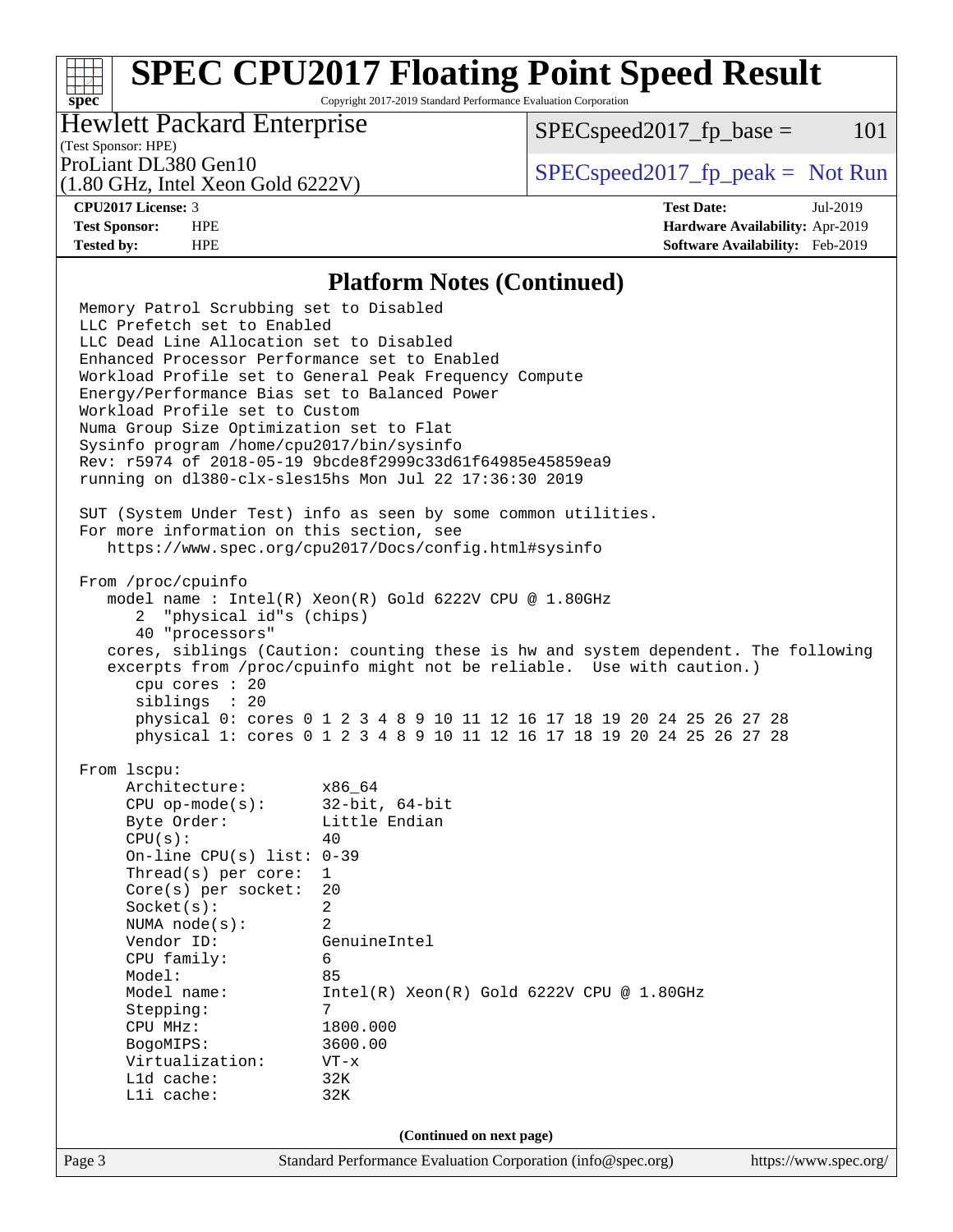#### Page 4 Standard Performance Evaluation Corporation [\(info@spec.org\)](mailto:info@spec.org) <https://www.spec.org/> **[spec](http://www.spec.org/) [SPEC CPU2017 Floating Point Speed Result](http://www.spec.org/auto/cpu2017/Docs/result-fields.html#SPECCPU2017FloatingPointSpeedResult)** Copyright 2017-2019 Standard Performance Evaluation Corporation (Test Sponsor: HPE) Hewlett Packard Enterprise (1.80 GHz, Intel Xeon Gold 6222V) ProLiant DL380 Gen10  $SPEC speed2017_f$   $p\_peak = Not Run$  $SPEC speed2017<sub>fp</sub> base = 101$ **[CPU2017 License:](http://www.spec.org/auto/cpu2017/Docs/result-fields.html#CPU2017License)** 3 **[Test Date:](http://www.spec.org/auto/cpu2017/Docs/result-fields.html#TestDate)** Jul-2019 **[Test Sponsor:](http://www.spec.org/auto/cpu2017/Docs/result-fields.html#TestSponsor)** HPE **[Hardware Availability:](http://www.spec.org/auto/cpu2017/Docs/result-fields.html#HardwareAvailability)** Apr-2019 **[Tested by:](http://www.spec.org/auto/cpu2017/Docs/result-fields.html#Testedby)** HPE **[Software Availability:](http://www.spec.org/auto/cpu2017/Docs/result-fields.html#SoftwareAvailability)** Feb-2019 **[Platform Notes \(Continued\)](http://www.spec.org/auto/cpu2017/Docs/result-fields.html#PlatformNotes)** L2 cache: 1024K L3 cache: 28160K NUMA node0 CPU(s): 0-19 NUMA node1 CPU(s): 20-39 Flags: fpu vme de pse tsc msr pae mce cx8 apic sep mtrr pge mca cmov pat pse36 clflush dts acpi mmx fxsr sse sse2 ss ht tm pbe syscall nx pdpe1gb rdtscp lm constant\_tsc art arch\_perfmon pebs bts rep\_good nopl xtopology nonstop\_tsc cpuid aperfmperf tsc\_known\_freq pni pclmulqdq dtes64 monitor ds\_cpl vmx smx est tm2 ssse3 sdbg fma cx16 xtpr pdcm pcid dca sse4\_1 sse4\_2 x2apic movbe popcnt tsc\_deadline\_timer aes xsave avx f16c rdrand lahf\_lm abm 3dnowprefetch cpuid\_fault epb cat\_l3 cdp\_l3 invpcid\_single intel\_ppin mba tpr\_shadow vnmi flexpriority ept vpid fsgsbase tsc\_adjust bmi1 hle avx2 smep bmi2 erms invpcid rtm cqm mpx rdt\_a avx512f avx512dq rdseed adx smap clflushopt clwb intel\_pt avx512cd avx512bw avx512vl xsaveopt xsavec xgetbv1 xsaves cqm\_llc cqm\_occup\_llc cqm\_mbm\_total cqm\_mbm\_local ibpb ibrs stibp dtherm ida arat pln pts pku ospke avx512\_vnni arch\_capabilities ssbd /proc/cpuinfo cache data cache size : 28160 KB From numactl --hardware WARNING: a numactl 'node' might or might not correspond to a physical chip. available: 2 nodes (0-1) node 0 cpus: 0 1 2 3 4 5 6 7 8 9 10 11 12 13 14 15 16 17 18 19 node 0 size: 386582 MB node 0 free: 386152 MB node 1 cpus: 20 21 22 23 24 25 26 27 28 29 30 31 32 33 34 35 36 37 38 39 node 1 size: 386841 MB node 1 free: 386255 MB node distances: node 0 1 0: 10 21 1: 21 10 From /proc/meminfo MemTotal: 791985536 kB HugePages\_Total: 0 Hugepagesize: 2048 kB From /etc/\*release\* /etc/\*version\* os-release: NAME="SLES" VERSION="15" VERSION\_ID="15" PRETTY\_NAME="SUSE Linux Enterprise Server 15" ID="sles" ID\_LIKE="suse" ANSI\_COLOR="0;32" **(Continued on next page)**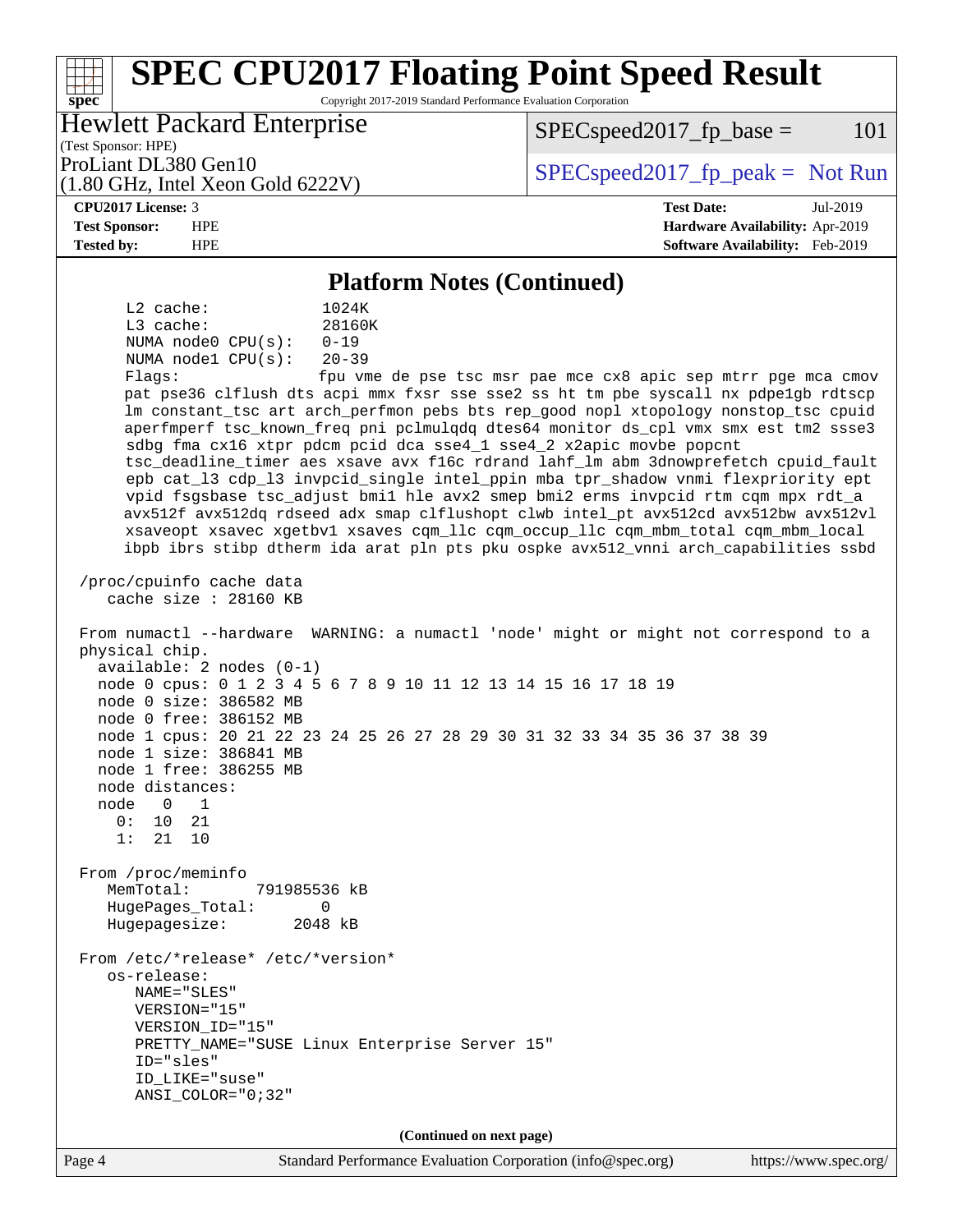#### **[spec](http://www.spec.org/) [SPEC CPU2017 Floating Point Speed Result](http://www.spec.org/auto/cpu2017/Docs/result-fields.html#SPECCPU2017FloatingPointSpeedResult)** Copyright 2017-2019 Standard Performance Evaluation Corporation (Test Sponsor: HPE) Hewlett Packard Enterprise ProLiant DL380 Gen10  $SPEC speed2017_f$   $p\_peak = Not Run$  $SPEC speed2017_fp\_base = 101$

(1.80 GHz, Intel Xeon Gold 6222V)

**[Tested by:](http://www.spec.org/auto/cpu2017/Docs/result-fields.html#Testedby)** HPE **[Software Availability:](http://www.spec.org/auto/cpu2017/Docs/result-fields.html#SoftwareAvailability)** Feb-2019

**[CPU2017 License:](http://www.spec.org/auto/cpu2017/Docs/result-fields.html#CPU2017License)** 3 **[Test Date:](http://www.spec.org/auto/cpu2017/Docs/result-fields.html#TestDate)** Jul-2019 **[Test Sponsor:](http://www.spec.org/auto/cpu2017/Docs/result-fields.html#TestSponsor)** HPE **[Hardware Availability:](http://www.spec.org/auto/cpu2017/Docs/result-fields.html#HardwareAvailability)** Apr-2019

#### **[Platform Notes \(Continued\)](http://www.spec.org/auto/cpu2017/Docs/result-fields.html#PlatformNotes)**

CPE\_NAME="cpe:/o:suse:sles:15"

uname -a:

 Linux dl380-clx-sles15hs 4.12.14-23-default #1 SMP Tue May 29 21:04:44 UTC 2018 (cd0437b) x86\_64 x86\_64 x86\_64 GNU/Linux

Kernel self-reported vulnerability status:

 CVE-2017-5754 (Meltdown): Not affected CVE-2017-5753 (Spectre variant 1): Mitigation: \_\_user pointer sanitization CVE-2017-5715 (Spectre variant 2): Mitigation: Indirect Branch Restricted Speculation, IBPB, IBRS\_FW

run-level 3 Jul 22 17:34

 SPEC is set to: /home/cpu2017 Filesystem Type Size Used Avail Use% Mounted on /dev/sda3 xfs 476G 98G 379G 21% /home

 Additional information from dmidecode follows. WARNING: Use caution when you interpret this section. The 'dmidecode' program reads system data which is "intended to allow hardware to be accurately determined", but the intent may not be met, as there are frequent changes to hardware, firmware, and the "DMTF SMBIOS" standard. BIOS HPE U30 04/18/2019 Memory:

24x UNKNOWN NOT AVAILABLE 32 GB 2 rank 2933, configured at 2400

(End of data from sysinfo program)

#### **[Compiler Version Notes](http://www.spec.org/auto/cpu2017/Docs/result-fields.html#CompilerVersionNotes)**

============================================================================== CC 619.lbm\_s(base) 638.imagick\_s(base) 644.nab\_s(base) ------------------------------------------------------------------------------ Intel(R) C Intel(R) 64 Compiler for applications running on Intel(R) 64, Version 19.0.2.187 Build 20190117 Copyright (C) 1985-2019 Intel Corporation. All rights reserved. ------------------------------------------------------------------------------ ============================================================================== FC 607.cactuBSSN\_s(base) ------------------------------------------------------------------------------ Intel(R)  $C++$  Intel(R) 64 Compiler for applications running on Intel(R) 64, Version 19.0.2.187 Build 20190117 Copyright (C) 1985-2019 Intel Corporation. All rights reserved. Intel(R) C Intel(R) 64 Compiler for applications running on Intel(R)  $64$ , **(Continued on next page)**

Page 5 Standard Performance Evaluation Corporation [\(info@spec.org\)](mailto:info@spec.org) <https://www.spec.org/>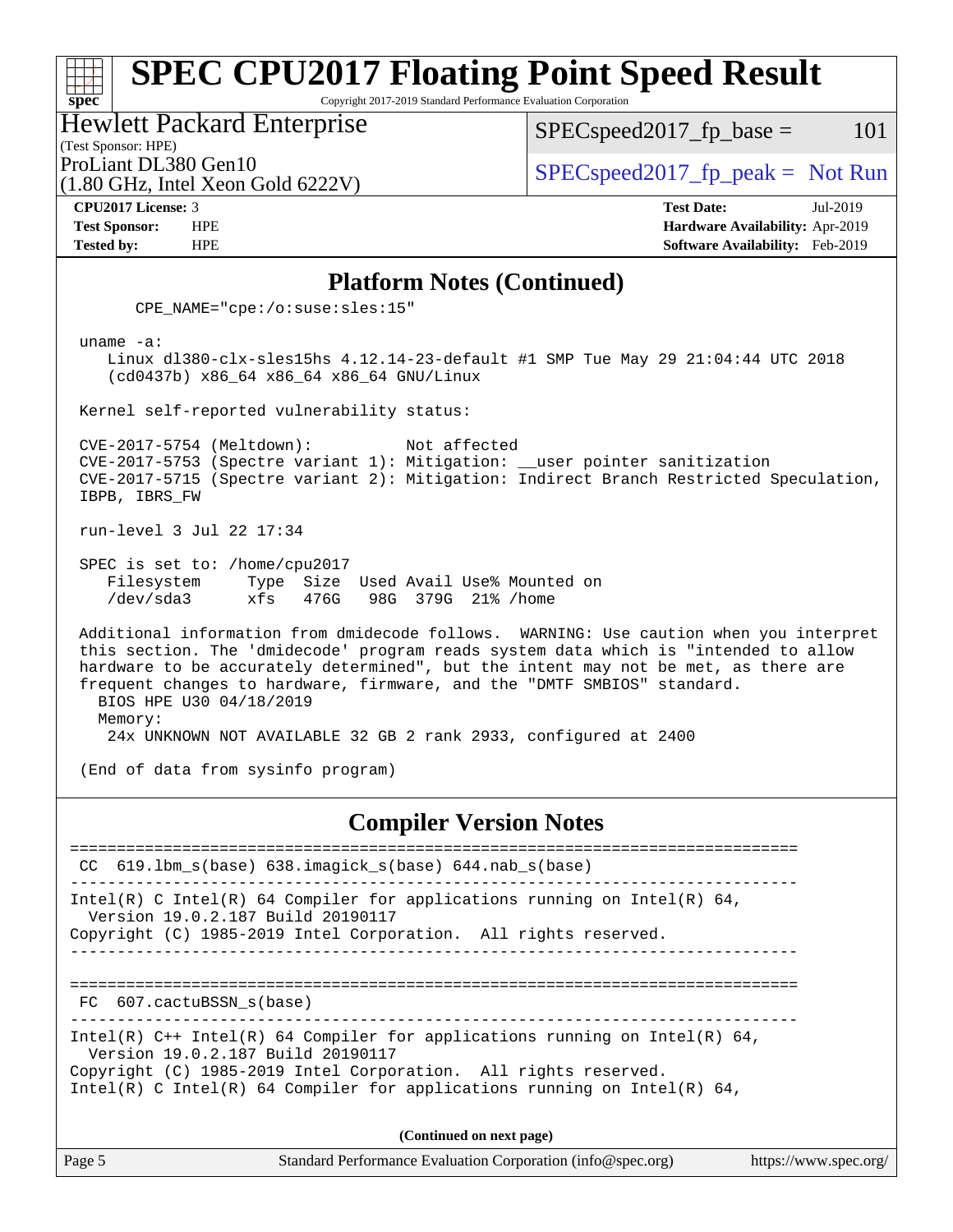#### **[spec](http://www.spec.org/) [SPEC CPU2017 Floating Point Speed Result](http://www.spec.org/auto/cpu2017/Docs/result-fields.html#SPECCPU2017FloatingPointSpeedResult)** Copyright 2017-2019 Standard Performance Evaluation Corporation

## Hewlett Packard Enterprise

 $SPEC speed2017_fp\_base = 101$ 

## (Test Sponsor: HPE)

(1.80 GHz, Intel Xeon Gold 6222V)

ProLiant DL380 Gen10<br>(1.80 GHz, Intel Yogn Gold 6222V)  $\begin{array}{c} \text{SPEC speed2017\_fp\_peak = Not Run} \end{array}$ 

**[CPU2017 License:](http://www.spec.org/auto/cpu2017/Docs/result-fields.html#CPU2017License)** 3 **[Test Date:](http://www.spec.org/auto/cpu2017/Docs/result-fields.html#TestDate)** Jul-2019 **[Test Sponsor:](http://www.spec.org/auto/cpu2017/Docs/result-fields.html#TestSponsor)** HPE **[Hardware Availability:](http://www.spec.org/auto/cpu2017/Docs/result-fields.html#HardwareAvailability)** Apr-2019 **[Tested by:](http://www.spec.org/auto/cpu2017/Docs/result-fields.html#Testedby)** HPE **[Software Availability:](http://www.spec.org/auto/cpu2017/Docs/result-fields.html#SoftwareAvailability)** Feb-2019

#### **[Compiler Version Notes \(Continued\)](http://www.spec.org/auto/cpu2017/Docs/result-fields.html#CompilerVersionNotes)**

| Version 19.0.2.187 Build 20190117<br>Copyright (C) 1985-2019 Intel Corporation. All rights reserved.<br>$Intel(R)$ Fortran Intel(R) 64 Compiler for applications running on Intel(R)<br>64, Version 19.0.2.187 Build 20190117                                                                                                                                                |  |  |  |  |  |
|------------------------------------------------------------------------------------------------------------------------------------------------------------------------------------------------------------------------------------------------------------------------------------------------------------------------------------------------------------------------------|--|--|--|--|--|
| Copyright (C) 1985-2019 Intel Corporation. All rights reserved.                                                                                                                                                                                                                                                                                                              |  |  |  |  |  |
|                                                                                                                                                                                                                                                                                                                                                                              |  |  |  |  |  |
| 603.bwaves $s(base)$ 649.fotonik3d $s(base)$ 654.roms $s(base)$<br>FC.                                                                                                                                                                                                                                                                                                       |  |  |  |  |  |
| Intel(R) Fortran Intel(R) 64 Compiler for applications running on Intel(R)<br>64, Version 19.0.2.187 Build 20190117<br>Copyright (C) 1985-2019 Intel Corporation. All rights reserved.                                                                                                                                                                                       |  |  |  |  |  |
| $621.wrf\_s(base)$ $627.cam4_s(base)$ $628.pop2_s(base)$<br>CC.                                                                                                                                                                                                                                                                                                              |  |  |  |  |  |
| $Intel(R)$ Fortran Intel(R) 64 Compiler for applications running on Intel(R)<br>64, Version 19.0.2.187 Build 20190117<br>Copyright (C) 1985-2019 Intel Corporation. All rights reserved.<br>Intel(R) C Intel(R) 64 Compiler for applications running on Intel(R) 64,<br>Version 19.0.2.187 Build 20190117<br>Copyright (C) 1985-2019 Intel Corporation. All rights reserved. |  |  |  |  |  |
|                                                                                                                                                                                                                                                                                                                                                                              |  |  |  |  |  |

## **[Base Compiler Invocation](http://www.spec.org/auto/cpu2017/Docs/result-fields.html#BaseCompilerInvocation)**

[C benchmarks](http://www.spec.org/auto/cpu2017/Docs/result-fields.html#Cbenchmarks): [icc -m64 -std=c11](http://www.spec.org/cpu2017/results/res2019q3/cpu2017-20190805-16564.flags.html#user_CCbase_intel_icc_64bit_c11_33ee0cdaae7deeeab2a9725423ba97205ce30f63b9926c2519791662299b76a0318f32ddfffdc46587804de3178b4f9328c46fa7c2b0cd779d7a61945c91cd35)

[Fortran benchmarks](http://www.spec.org/auto/cpu2017/Docs/result-fields.html#Fortranbenchmarks): [ifort -m64](http://www.spec.org/cpu2017/results/res2019q3/cpu2017-20190805-16564.flags.html#user_FCbase_intel_ifort_64bit_24f2bb282fbaeffd6157abe4f878425411749daecae9a33200eee2bee2fe76f3b89351d69a8130dd5949958ce389cf37ff59a95e7a40d588e8d3a57e0c3fd751)

[Benchmarks using both Fortran and C](http://www.spec.org/auto/cpu2017/Docs/result-fields.html#BenchmarksusingbothFortranandC): [ifort -m64](http://www.spec.org/cpu2017/results/res2019q3/cpu2017-20190805-16564.flags.html#user_CC_FCbase_intel_ifort_64bit_24f2bb282fbaeffd6157abe4f878425411749daecae9a33200eee2bee2fe76f3b89351d69a8130dd5949958ce389cf37ff59a95e7a40d588e8d3a57e0c3fd751) [icc -m64 -std=c11](http://www.spec.org/cpu2017/results/res2019q3/cpu2017-20190805-16564.flags.html#user_CC_FCbase_intel_icc_64bit_c11_33ee0cdaae7deeeab2a9725423ba97205ce30f63b9926c2519791662299b76a0318f32ddfffdc46587804de3178b4f9328c46fa7c2b0cd779d7a61945c91cd35)

[Benchmarks using Fortran, C, and C++:](http://www.spec.org/auto/cpu2017/Docs/result-fields.html#BenchmarksusingFortranCandCXX) [icpc -m64](http://www.spec.org/cpu2017/results/res2019q3/cpu2017-20190805-16564.flags.html#user_CC_CXX_FCbase_intel_icpc_64bit_4ecb2543ae3f1412ef961e0650ca070fec7b7afdcd6ed48761b84423119d1bf6bdf5cad15b44d48e7256388bc77273b966e5eb805aefd121eb22e9299b2ec9d9) [icc -m64 -std=c11](http://www.spec.org/cpu2017/results/res2019q3/cpu2017-20190805-16564.flags.html#user_CC_CXX_FCbase_intel_icc_64bit_c11_33ee0cdaae7deeeab2a9725423ba97205ce30f63b9926c2519791662299b76a0318f32ddfffdc46587804de3178b4f9328c46fa7c2b0cd779d7a61945c91cd35) [ifort -m64](http://www.spec.org/cpu2017/results/res2019q3/cpu2017-20190805-16564.flags.html#user_CC_CXX_FCbase_intel_ifort_64bit_24f2bb282fbaeffd6157abe4f878425411749daecae9a33200eee2bee2fe76f3b89351d69a8130dd5949958ce389cf37ff59a95e7a40d588e8d3a57e0c3fd751)

## **[Base Portability Flags](http://www.spec.org/auto/cpu2017/Docs/result-fields.html#BasePortabilityFlags)**

603.bwaves\_s: [-DSPEC\\_LP64](http://www.spec.org/cpu2017/results/res2019q3/cpu2017-20190805-16564.flags.html#suite_basePORTABILITY603_bwaves_s_DSPEC_LP64)

**(Continued on next page)**

Page 6 Standard Performance Evaluation Corporation [\(info@spec.org\)](mailto:info@spec.org) <https://www.spec.org/>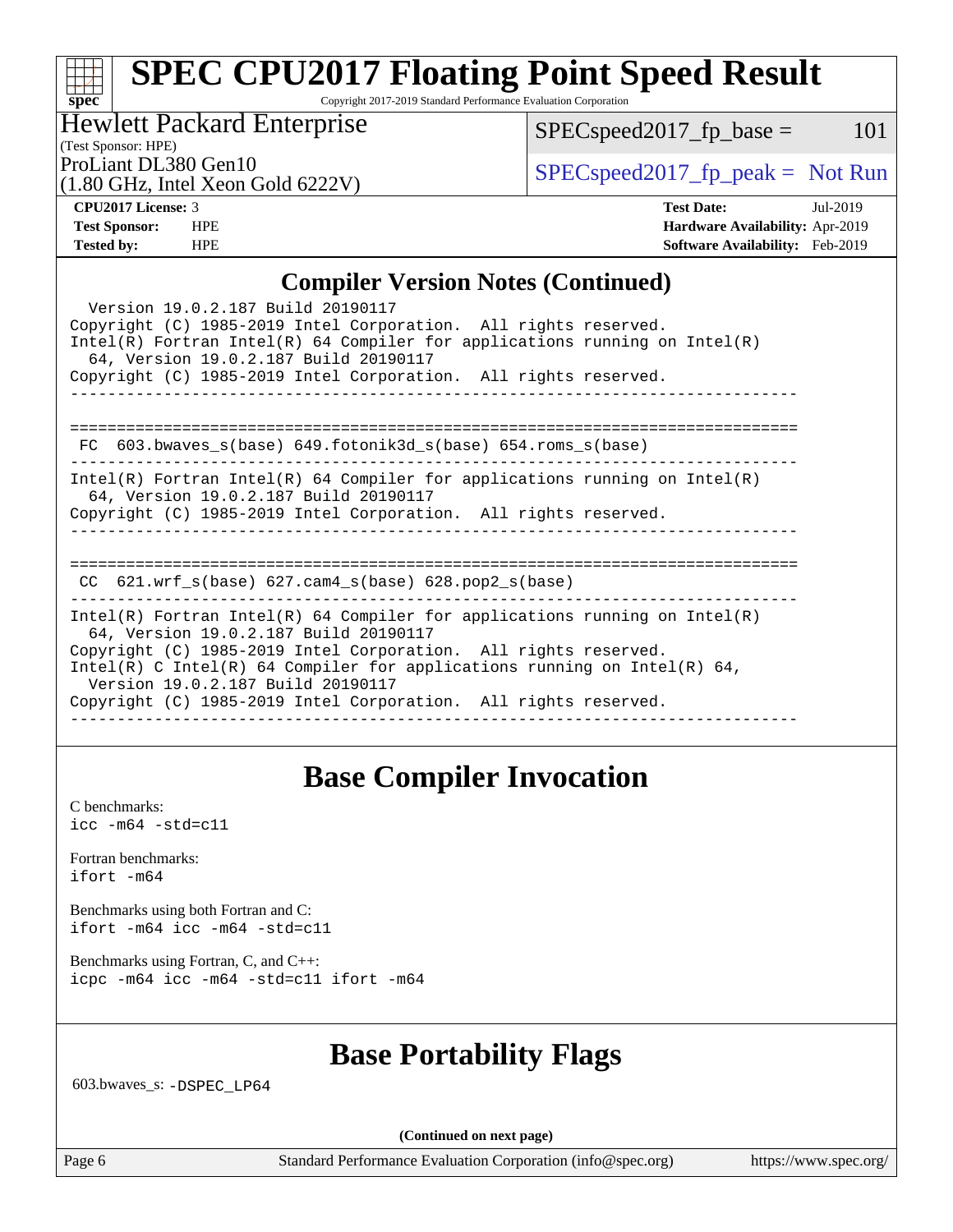# **[SPEC CPU2017 Floating Point Speed Result](http://www.spec.org/auto/cpu2017/Docs/result-fields.html#SPECCPU2017FloatingPointSpeedResult)**

Copyright 2017-2019 Standard Performance Evaluation Corporation

### Hewlett Packard Enterprise

 $SPEC speed2017<sub>fr</sub> base = 101$ 

(Test Sponsor: HPE)

(1.80 GHz, Intel Xeon Gold 6222V)

ProLiant DL380 Gen10  $SPEC speed2017$  [p\_peak = Not Run

**[spec](http://www.spec.org/)**

**[CPU2017 License:](http://www.spec.org/auto/cpu2017/Docs/result-fields.html#CPU2017License)** 3 **[Test Date:](http://www.spec.org/auto/cpu2017/Docs/result-fields.html#TestDate)** Jul-2019 **[Test Sponsor:](http://www.spec.org/auto/cpu2017/Docs/result-fields.html#TestSponsor)** HPE **[Hardware Availability:](http://www.spec.org/auto/cpu2017/Docs/result-fields.html#HardwareAvailability)** Apr-2019 **[Tested by:](http://www.spec.org/auto/cpu2017/Docs/result-fields.html#Testedby)** HPE **[Software Availability:](http://www.spec.org/auto/cpu2017/Docs/result-fields.html#SoftwareAvailability)** Feb-2019

# **[Base Portability Flags \(Continued\)](http://www.spec.org/auto/cpu2017/Docs/result-fields.html#BasePortabilityFlags)**

 607.cactuBSSN\_s: [-DSPEC\\_LP64](http://www.spec.org/cpu2017/results/res2019q3/cpu2017-20190805-16564.flags.html#suite_basePORTABILITY607_cactuBSSN_s_DSPEC_LP64) 619.lbm\_s: [-DSPEC\\_LP64](http://www.spec.org/cpu2017/results/res2019q3/cpu2017-20190805-16564.flags.html#suite_basePORTABILITY619_lbm_s_DSPEC_LP64) 621.wrf\_s: [-DSPEC\\_LP64](http://www.spec.org/cpu2017/results/res2019q3/cpu2017-20190805-16564.flags.html#suite_basePORTABILITY621_wrf_s_DSPEC_LP64) [-DSPEC\\_CASE\\_FLAG](http://www.spec.org/cpu2017/results/res2019q3/cpu2017-20190805-16564.flags.html#b621.wrf_s_baseCPORTABILITY_DSPEC_CASE_FLAG) [-convert big\\_endian](http://www.spec.org/cpu2017/results/res2019q3/cpu2017-20190805-16564.flags.html#user_baseFPORTABILITY621_wrf_s_convert_big_endian_c3194028bc08c63ac5d04de18c48ce6d347e4e562e8892b8bdbdc0214820426deb8554edfa529a3fb25a586e65a3d812c835984020483e7e73212c4d31a38223) 627.cam4\_s: [-DSPEC\\_LP64](http://www.spec.org/cpu2017/results/res2019q3/cpu2017-20190805-16564.flags.html#suite_basePORTABILITY627_cam4_s_DSPEC_LP64) [-DSPEC\\_CASE\\_FLAG](http://www.spec.org/cpu2017/results/res2019q3/cpu2017-20190805-16564.flags.html#b627.cam4_s_baseCPORTABILITY_DSPEC_CASE_FLAG) 628.pop2\_s: [-DSPEC\\_LP64](http://www.spec.org/cpu2017/results/res2019q3/cpu2017-20190805-16564.flags.html#suite_basePORTABILITY628_pop2_s_DSPEC_LP64) [-DSPEC\\_CASE\\_FLAG](http://www.spec.org/cpu2017/results/res2019q3/cpu2017-20190805-16564.flags.html#b628.pop2_s_baseCPORTABILITY_DSPEC_CASE_FLAG) [-convert big\\_endian](http://www.spec.org/cpu2017/results/res2019q3/cpu2017-20190805-16564.flags.html#user_baseFPORTABILITY628_pop2_s_convert_big_endian_c3194028bc08c63ac5d04de18c48ce6d347e4e562e8892b8bdbdc0214820426deb8554edfa529a3fb25a586e65a3d812c835984020483e7e73212c4d31a38223) [-assume byterecl](http://www.spec.org/cpu2017/results/res2019q3/cpu2017-20190805-16564.flags.html#user_baseFPORTABILITY628_pop2_s_assume_byterecl_7e47d18b9513cf18525430bbf0f2177aa9bf368bc7a059c09b2c06a34b53bd3447c950d3f8d6c70e3faf3a05c8557d66a5798b567902e8849adc142926523472) 638.imagick\_s: [-DSPEC\\_LP64](http://www.spec.org/cpu2017/results/res2019q3/cpu2017-20190805-16564.flags.html#suite_basePORTABILITY638_imagick_s_DSPEC_LP64) 644.nab\_s: [-DSPEC\\_LP64](http://www.spec.org/cpu2017/results/res2019q3/cpu2017-20190805-16564.flags.html#suite_basePORTABILITY644_nab_s_DSPEC_LP64) 649.fotonik3d\_s: [-DSPEC\\_LP64](http://www.spec.org/cpu2017/results/res2019q3/cpu2017-20190805-16564.flags.html#suite_basePORTABILITY649_fotonik3d_s_DSPEC_LP64) 654.roms\_s: [-DSPEC\\_LP64](http://www.spec.org/cpu2017/results/res2019q3/cpu2017-20190805-16564.flags.html#suite_basePORTABILITY654_roms_s_DSPEC_LP64)

# **[Base Optimization Flags](http://www.spec.org/auto/cpu2017/Docs/result-fields.html#BaseOptimizationFlags)**

#### [C benchmarks](http://www.spec.org/auto/cpu2017/Docs/result-fields.html#Cbenchmarks):

[-xCORE-AVX512](http://www.spec.org/cpu2017/results/res2019q3/cpu2017-20190805-16564.flags.html#user_CCbase_f-xCORE-AVX512) [-ipo](http://www.spec.org/cpu2017/results/res2019q3/cpu2017-20190805-16564.flags.html#user_CCbase_f-ipo) [-O3](http://www.spec.org/cpu2017/results/res2019q3/cpu2017-20190805-16564.flags.html#user_CCbase_f-O3) [-no-prec-div](http://www.spec.org/cpu2017/results/res2019q3/cpu2017-20190805-16564.flags.html#user_CCbase_f-no-prec-div) [-qopt-prefetch](http://www.spec.org/cpu2017/results/res2019q3/cpu2017-20190805-16564.flags.html#user_CCbase_f-qopt-prefetch)

[-ffinite-math-only](http://www.spec.org/cpu2017/results/res2019q3/cpu2017-20190805-16564.flags.html#user_CCbase_f_finite_math_only_cb91587bd2077682c4b38af759c288ed7c732db004271a9512da14a4f8007909a5f1427ecbf1a0fb78ff2a814402c6114ac565ca162485bbcae155b5e4258871) [-qopt-mem-layout-trans=4](http://www.spec.org/cpu2017/results/res2019q3/cpu2017-20190805-16564.flags.html#user_CCbase_f-qopt-mem-layout-trans_fa39e755916c150a61361b7846f310bcdf6f04e385ef281cadf3647acec3f0ae266d1a1d22d972a7087a248fd4e6ca390a3634700869573d231a252c784941a8) [-qopenmp](http://www.spec.org/cpu2017/results/res2019q3/cpu2017-20190805-16564.flags.html#user_CCbase_qopenmp_16be0c44f24f464004c6784a7acb94aca937f053568ce72f94b139a11c7c168634a55f6653758ddd83bcf7b8463e8028bb0b48b77bcddc6b78d5d95bb1df2967) [-DSPEC\\_OPENMP](http://www.spec.org/cpu2017/results/res2019q3/cpu2017-20190805-16564.flags.html#suite_CCbase_DSPEC_OPENMP)

[-qopt-prefetch-issue-excl-hint](http://www.spec.org/cpu2017/results/res2019q3/cpu2017-20190805-16564.flags.html#user_CCbase_f-qopt-prefetch-issue-excl-hint) [-ansi-alias](http://www.spec.org/cpu2017/results/res2019q3/cpu2017-20190805-16564.flags.html#user_CCbase_f-ansi-alias) [-complex-limited-range](http://www.spec.org/cpu2017/results/res2019q3/cpu2017-20190805-16564.flags.html#user_CCbase_f-complex-limited-range)

#### [Fortran benchmarks](http://www.spec.org/auto/cpu2017/Docs/result-fields.html#Fortranbenchmarks):

[-DSPEC\\_OPENMP](http://www.spec.org/cpu2017/results/res2019q3/cpu2017-20190805-16564.flags.html#suite_FCbase_DSPEC_OPENMP) [-xCORE-AVX512](http://www.spec.org/cpu2017/results/res2019q3/cpu2017-20190805-16564.flags.html#user_FCbase_f-xCORE-AVX512) [-ipo](http://www.spec.org/cpu2017/results/res2019q3/cpu2017-20190805-16564.flags.html#user_FCbase_f-ipo) [-O3](http://www.spec.org/cpu2017/results/res2019q3/cpu2017-20190805-16564.flags.html#user_FCbase_f-O3) [-no-prec-div](http://www.spec.org/cpu2017/results/res2019q3/cpu2017-20190805-16564.flags.html#user_FCbase_f-no-prec-div) [-qopt-prefetch](http://www.spec.org/cpu2017/results/res2019q3/cpu2017-20190805-16564.flags.html#user_FCbase_f-qopt-prefetch) [-ffinite-math-only](http://www.spec.org/cpu2017/results/res2019q3/cpu2017-20190805-16564.flags.html#user_FCbase_f_finite_math_only_cb91587bd2077682c4b38af759c288ed7c732db004271a9512da14a4f8007909a5f1427ecbf1a0fb78ff2a814402c6114ac565ca162485bbcae155b5e4258871) [-qopt-mem-layout-trans=4](http://www.spec.org/cpu2017/results/res2019q3/cpu2017-20190805-16564.flags.html#user_FCbase_f-qopt-mem-layout-trans_fa39e755916c150a61361b7846f310bcdf6f04e385ef281cadf3647acec3f0ae266d1a1d22d972a7087a248fd4e6ca390a3634700869573d231a252c784941a8) [-qopenmp](http://www.spec.org/cpu2017/results/res2019q3/cpu2017-20190805-16564.flags.html#user_FCbase_qopenmp_16be0c44f24f464004c6784a7acb94aca937f053568ce72f94b139a11c7c168634a55f6653758ddd83bcf7b8463e8028bb0b48b77bcddc6b78d5d95bb1df2967) [-qopt-prefetch-issue-excl-hint](http://www.spec.org/cpu2017/results/res2019q3/cpu2017-20190805-16564.flags.html#user_FCbase_f-qopt-prefetch-issue-excl-hint) [-ansi-alias](http://www.spec.org/cpu2017/results/res2019q3/cpu2017-20190805-16564.flags.html#user_FCbase_f-ansi-alias) [-complex-limited-range](http://www.spec.org/cpu2017/results/res2019q3/cpu2017-20190805-16564.flags.html#user_FCbase_f-complex-limited-range) [-nostandard-realloc-lhs](http://www.spec.org/cpu2017/results/res2019q3/cpu2017-20190805-16564.flags.html#user_FCbase_f_2003_std_realloc_82b4557e90729c0f113870c07e44d33d6f5a304b4f63d4c15d2d0f1fab99f5daaed73bdb9275d9ae411527f28b936061aa8b9c8f2d63842963b95c9dd6426b8a)

[Benchmarks using both Fortran and C](http://www.spec.org/auto/cpu2017/Docs/result-fields.html#BenchmarksusingbothFortranandC):

[-xCORE-AVX512](http://www.spec.org/cpu2017/results/res2019q3/cpu2017-20190805-16564.flags.html#user_CC_FCbase_f-xCORE-AVX512) [-ipo](http://www.spec.org/cpu2017/results/res2019q3/cpu2017-20190805-16564.flags.html#user_CC_FCbase_f-ipo) [-O3](http://www.spec.org/cpu2017/results/res2019q3/cpu2017-20190805-16564.flags.html#user_CC_FCbase_f-O3) [-no-prec-div](http://www.spec.org/cpu2017/results/res2019q3/cpu2017-20190805-16564.flags.html#user_CC_FCbase_f-no-prec-div) [-qopt-prefetch](http://www.spec.org/cpu2017/results/res2019q3/cpu2017-20190805-16564.flags.html#user_CC_FCbase_f-qopt-prefetch) [-ffinite-math-only](http://www.spec.org/cpu2017/results/res2019q3/cpu2017-20190805-16564.flags.html#user_CC_FCbase_f_finite_math_only_cb91587bd2077682c4b38af759c288ed7c732db004271a9512da14a4f8007909a5f1427ecbf1a0fb78ff2a814402c6114ac565ca162485bbcae155b5e4258871) [-qopt-mem-layout-trans=4](http://www.spec.org/cpu2017/results/res2019q3/cpu2017-20190805-16564.flags.html#user_CC_FCbase_f-qopt-mem-layout-trans_fa39e755916c150a61361b7846f310bcdf6f04e385ef281cadf3647acec3f0ae266d1a1d22d972a7087a248fd4e6ca390a3634700869573d231a252c784941a8) [-qopenmp](http://www.spec.org/cpu2017/results/res2019q3/cpu2017-20190805-16564.flags.html#user_CC_FCbase_qopenmp_16be0c44f24f464004c6784a7acb94aca937f053568ce72f94b139a11c7c168634a55f6653758ddd83bcf7b8463e8028bb0b48b77bcddc6b78d5d95bb1df2967) [-DSPEC\\_OPENMP](http://www.spec.org/cpu2017/results/res2019q3/cpu2017-20190805-16564.flags.html#suite_CC_FCbase_DSPEC_OPENMP) [-qopt-prefetch-issue-excl-hint](http://www.spec.org/cpu2017/results/res2019q3/cpu2017-20190805-16564.flags.html#user_CC_FCbase_f-qopt-prefetch-issue-excl-hint) [-ansi-alias](http://www.spec.org/cpu2017/results/res2019q3/cpu2017-20190805-16564.flags.html#user_CC_FCbase_f-ansi-alias) [-complex-limited-range](http://www.spec.org/cpu2017/results/res2019q3/cpu2017-20190805-16564.flags.html#user_CC_FCbase_f-complex-limited-range) [-nostandard-realloc-lhs](http://www.spec.org/cpu2017/results/res2019q3/cpu2017-20190805-16564.flags.html#user_CC_FCbase_f_2003_std_realloc_82b4557e90729c0f113870c07e44d33d6f5a304b4f63d4c15d2d0f1fab99f5daaed73bdb9275d9ae411527f28b936061aa8b9c8f2d63842963b95c9dd6426b8a)

[Benchmarks using Fortran, C, and C++:](http://www.spec.org/auto/cpu2017/Docs/result-fields.html#BenchmarksusingFortranCandCXX)

[-xCORE-AVX512](http://www.spec.org/cpu2017/results/res2019q3/cpu2017-20190805-16564.flags.html#user_CC_CXX_FCbase_f-xCORE-AVX512) [-ipo](http://www.spec.org/cpu2017/results/res2019q3/cpu2017-20190805-16564.flags.html#user_CC_CXX_FCbase_f-ipo) [-O3](http://www.spec.org/cpu2017/results/res2019q3/cpu2017-20190805-16564.flags.html#user_CC_CXX_FCbase_f-O3) [-no-prec-div](http://www.spec.org/cpu2017/results/res2019q3/cpu2017-20190805-16564.flags.html#user_CC_CXX_FCbase_f-no-prec-div) [-qopt-prefetch](http://www.spec.org/cpu2017/results/res2019q3/cpu2017-20190805-16564.flags.html#user_CC_CXX_FCbase_f-qopt-prefetch) [-ffinite-math-only](http://www.spec.org/cpu2017/results/res2019q3/cpu2017-20190805-16564.flags.html#user_CC_CXX_FCbase_f_finite_math_only_cb91587bd2077682c4b38af759c288ed7c732db004271a9512da14a4f8007909a5f1427ecbf1a0fb78ff2a814402c6114ac565ca162485bbcae155b5e4258871) [-qopt-mem-layout-trans=4](http://www.spec.org/cpu2017/results/res2019q3/cpu2017-20190805-16564.flags.html#user_CC_CXX_FCbase_f-qopt-mem-layout-trans_fa39e755916c150a61361b7846f310bcdf6f04e385ef281cadf3647acec3f0ae266d1a1d22d972a7087a248fd4e6ca390a3634700869573d231a252c784941a8) [-qopenmp](http://www.spec.org/cpu2017/results/res2019q3/cpu2017-20190805-16564.flags.html#user_CC_CXX_FCbase_qopenmp_16be0c44f24f464004c6784a7acb94aca937f053568ce72f94b139a11c7c168634a55f6653758ddd83bcf7b8463e8028bb0b48b77bcddc6b78d5d95bb1df2967) [-DSPEC\\_OPENMP](http://www.spec.org/cpu2017/results/res2019q3/cpu2017-20190805-16564.flags.html#suite_CC_CXX_FCbase_DSPEC_OPENMP) [-qopt-prefetch-issue-excl-hint](http://www.spec.org/cpu2017/results/res2019q3/cpu2017-20190805-16564.flags.html#user_CC_CXX_FCbase_f-qopt-prefetch-issue-excl-hint) [-ansi-alias](http://www.spec.org/cpu2017/results/res2019q3/cpu2017-20190805-16564.flags.html#user_CC_CXX_FCbase_f-ansi-alias) [-complex-limited-range](http://www.spec.org/cpu2017/results/res2019q3/cpu2017-20190805-16564.flags.html#user_CC_CXX_FCbase_f-complex-limited-range) [-nostandard-realloc-lhs](http://www.spec.org/cpu2017/results/res2019q3/cpu2017-20190805-16564.flags.html#user_CC_CXX_FCbase_f_2003_std_realloc_82b4557e90729c0f113870c07e44d33d6f5a304b4f63d4c15d2d0f1fab99f5daaed73bdb9275d9ae411527f28b936061aa8b9c8f2d63842963b95c9dd6426b8a)

The flags files that were used to format this result can be browsed at <http://www.spec.org/cpu2017/flags/HPE-ic19.0u1-flags-linux64.html> <http://www.spec.org/cpu2017/flags/HPE-Platform-Flags-Intel-V1.2-CLX-revB.html>

You can also download the XML flags sources by saving the following links: <http://www.spec.org/cpu2017/flags/HPE-ic19.0u1-flags-linux64.xml> <http://www.spec.org/cpu2017/flags/HPE-Platform-Flags-Intel-V1.2-CLX-revB.xml>